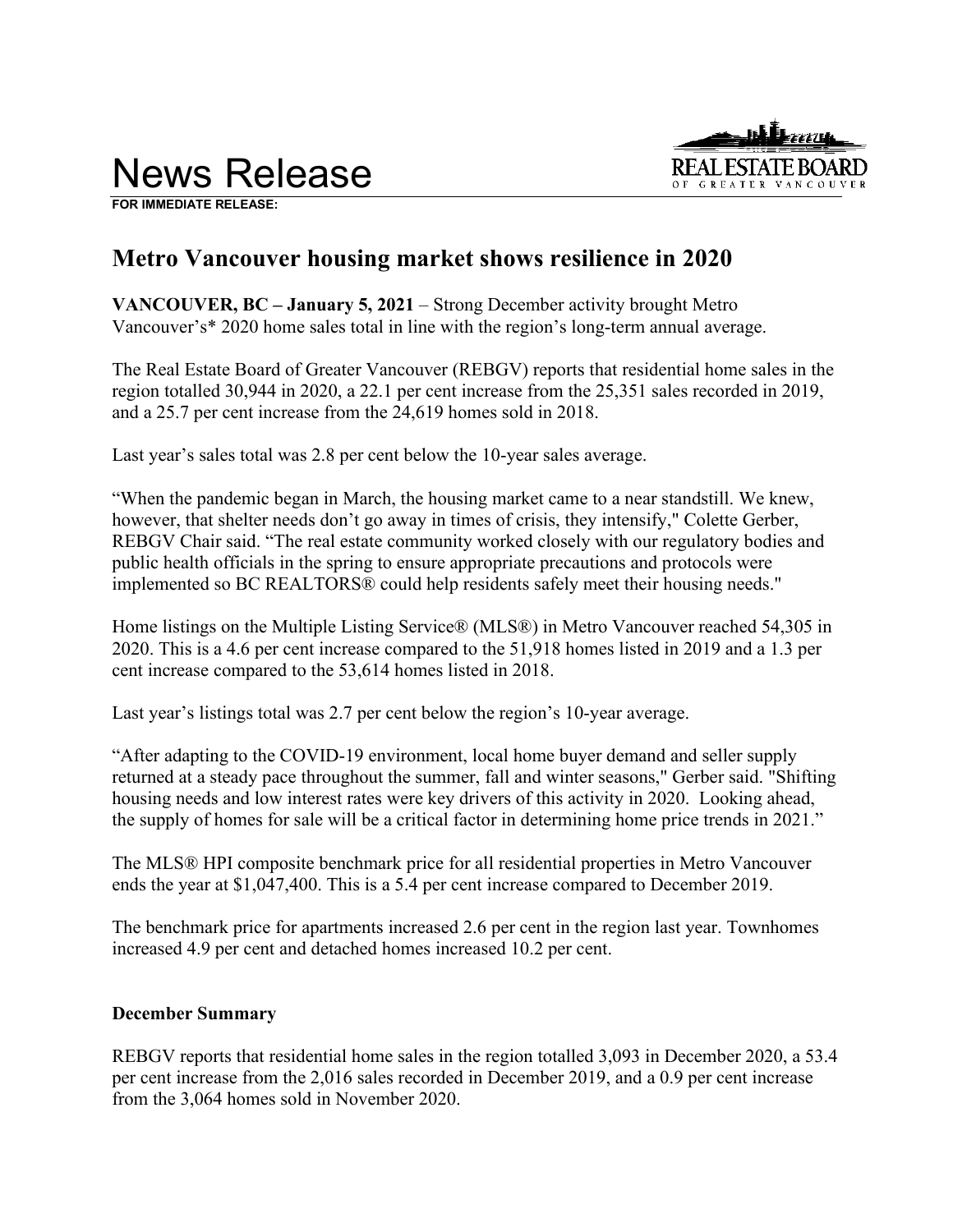Last month's sales were 57.7 per cent above the 10-year December sales average and is the highest total for the month on record.

"Robust December sales outpaced long-term averages in what's traditionally the quietest month of the year in real estate. This was part of an unusual seasonal pattern the market followed last year, which can be attributed in large part to the pandemic," Gerber says.

There were 2,409 detached, attached and apartment properties newly listed for sale on the MLS® in Metro Vancouver in December 2020. This represents a 51.7 per cent increase compared to the 1,588 homes listed in December 2019 and a 40.8 per cent decrease compared to November 2020 when 4,068 homes were listed.

The total number of homes currently listed for sale on the MLS® system in Metro Vancouver is 8,538, a 0.8 per cent decrease compared to December 2019 (8,603) and a 23.2 per cent decrease compared to November 2020 (11,118).

For all property types, the sales-to-active listings ratio for December 2020 is 36.2 per cent. By property type, the ratio is 35.2 per cent for detached homes, 50.4 per cent for townhomes, and 33.1 per cent for apartments.

Generally, analysts say downward pressure on home prices occurs when the ratio dips below 12 per cent for a sustained period, while home prices often experience upward pressure when it surpasses 20 per cent over several months.

Sales of detached homes in December 2020 reached 1,026, a 71.3 per cent increase from the 599 detached sales recorded in December 2019. The benchmark price for detached homes is \$1,554,600. This represents a 10.2 per cent increase from December 2019 and a one per cent increase compared to November 2020.

Sales of apartment homes reached 1,474 in December 2020, a 40 per cent increase compared to the 1,053 sales in December 2019. The benchmark price of an apartment property is \$676,500. This represents a 2.6 per cent increase from December 2019 and is unchanged from November 2020.

Attached home sales in December 2020 totalled 593, a 62.9 per cent increase compared to the 364 sales in December 2019. The benchmark price of an attached home is \$813,900. This represents a 4.9 per cent increase from December 2019 and a 0.1 per cent decrease compared to November 2020.

-30-

\*Editor's Note: Areas covered by the Real Estate Board of Greater Vancouver include: Burnaby, Coquitlam, Maple Ridge, New Westminster, North Vancouver, Pitt Meadows, Port Coquitlam, Port Moody, Richmond, South Delta, Squamish, Sunshine Coast, Vancouver, West Vancouver, and Whistler.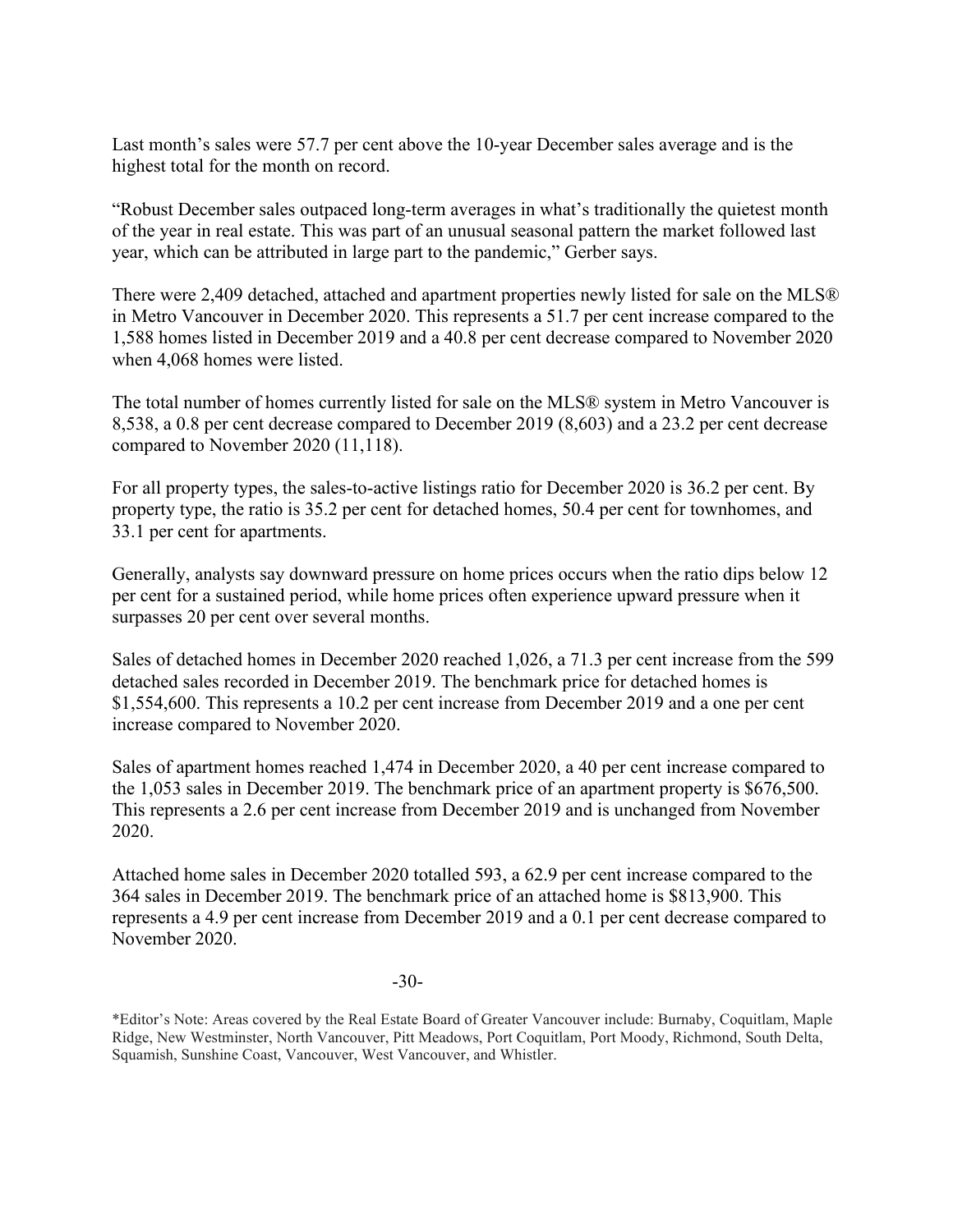The Real Estate Board of Greater Vancouver is an association representing more than 13,700 REALTORS® and their companies. The Board provides a variety of member services, including the Multiple Listing Service®. For more information on real estate, statistics, and buying or selling a home, contact a local REALTOR® or visit **www.rebgv.org**.

For more information please contact:

**Craig Munn** Director, Communication Real Estate Board of Greater Vancouver 604.730.3146 [cmu](http://www.facebook.com/rebgv)[nn@r](http://www.twitter.com/rebgv)[ebgv.](http://www.rebgv.org/)[org](http://www.youtube.com/user/rebgv)

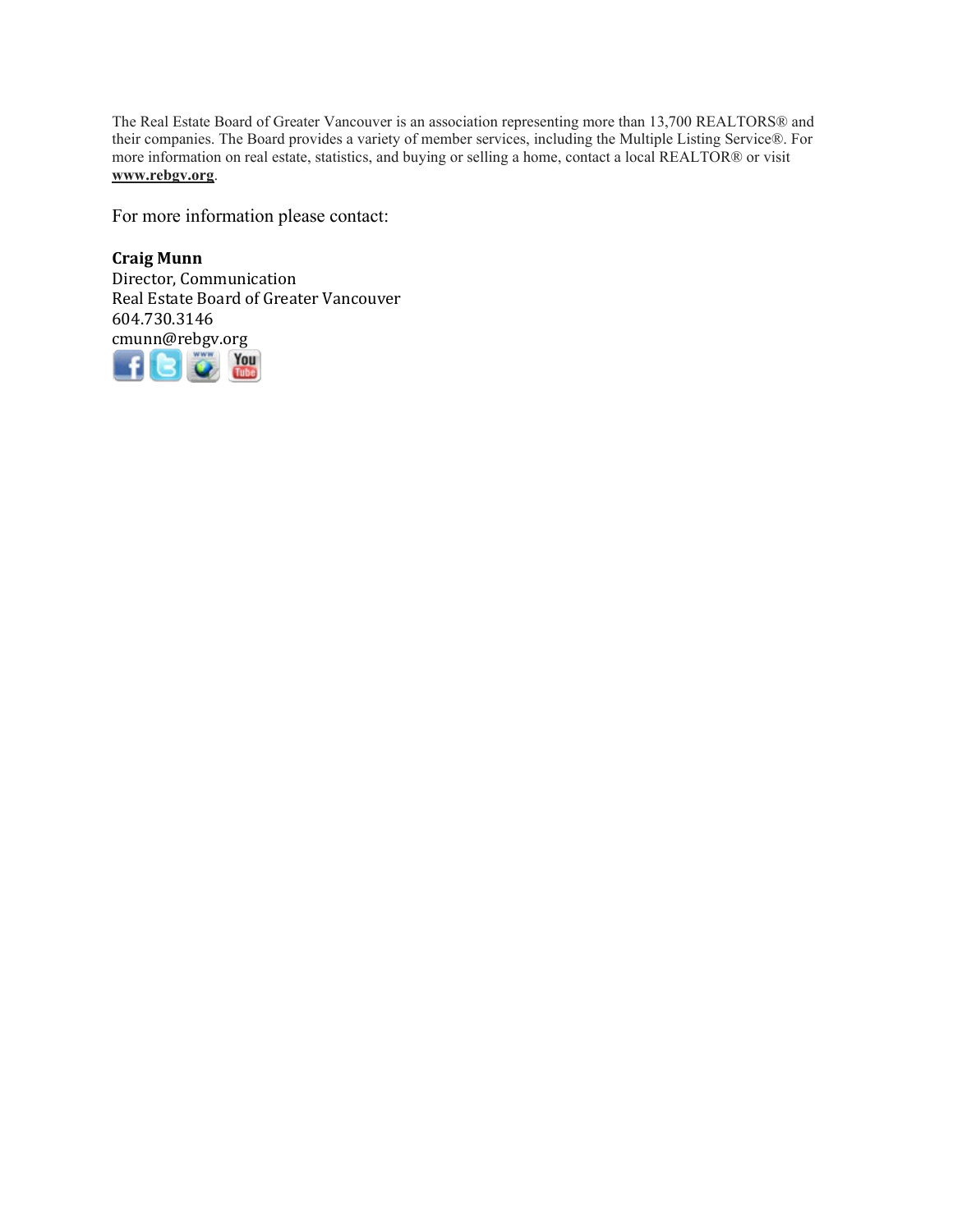



| Property Type           | Area                     | Benchmark   | Price | 1 Month  | 3 Month  | 6 Month  | 1 Year   | 3 Year   | 5 Year   | 10 Year  |
|-------------------------|--------------------------|-------------|-------|----------|----------|----------|----------|----------|----------|----------|
|                         |                          | Price       | Index | Change % | Change % | Change % | Change % | Change % | Change % | Change % |
| Residential / Composite | Lower Mainland           | \$992,300   | 278.0 | 0.7%     | 1.3%     | 3.0%     | 6.6%     | 3.1%     | 46.0%    | 90.8%    |
|                         | <b>Greater Vancouver</b> | \$1,047,400 | 274.8 | 0.3%     | 0.6%     | 2.2%     | 5.4%     | $-0.2%$  | 36.6%    | 83.9%    |
|                         | Bowen Island             | \$1,202,900 | 260.8 | 4.6%     | 11.6%    | 23.7%    | 28.7%    | 26.1%    | 87.4%    | 110.0%   |
|                         | <b>Burnaby East</b>      | \$1,000,100 | 277.4 | 0.8%     | 1.4%     | 3.2%     | 8.3%     | 1.0%     | 40.3%    | 87.4%    |
|                         | <b>Burnaby North</b>     | \$908,800   | 274.4 | 1.1%     | 1.6%     | 2.6%     | 5.4%     | 0.4%     | 43.6%    | 87.0%    |
|                         | <b>Burnaby South</b>     | \$966,500   | 273.0 | $-0.3%$  | $-0.1%$  | $-0.9%$  | 2.4%     | $-4.2%$  | 37.2%    | 82.2%    |
|                         | Coquitlam                | \$957,100   | 283.9 | 0.6%     | 1.6%     | 2.9%     | 6.5%     | 3.4%     | 47.9%    | 101.2%   |
|                         | Ladner                   | \$870,300   | 245.0 | 0.7%     | 2.0%     | 3.6%     | 7.5%     | $-2.7%$  | 17.8%    | 71.2%    |
|                         | Maple Ridge              | \$813,700   | 259.1 | 0.5%     | 3.1%     | 4.2%     | 8.9%     | 8.3%     | 69.2%    | 97.2%    |
|                         | New Westminster          | \$664,800   | 292.5 | $-0.7%$  | $-0.9%$  | $-0.2%$  | 4.5%     | 2.4%     | 57.0%    | 95.4%    |
|                         | North Vancouver          | \$1,122,600 | 252.3 | 0.5%     | 1.2%     | 4.6%     | 9.1%     | 2.6%     | 32.6%    | 86.3%    |
|                         | <b>Pitt Meadows</b>      | \$773,800   | 281.3 | $-0.5%$  | 1.3%     | 1.5%     | 5.7%     | 6.4%     | 67.9%    | 104.9%   |
|                         | Port Coquitlam           | \$796,600   | 272.7 | 1.0%     | 1.0%     | 3.8%     | 6.6%     | 5.4%     | 55.6%    | 94.5%    |
|                         | Port Moody               | \$947,500   | 261.9 | 0.7%     | 2.8%     | 1.8%     | 6.0%     | 2.6%     | 45.9%    | 94.7%    |
|                         | Richmond                 | \$950,700   | 283.8 | 0.0%     | 0.5%     | 2.2%     | 4.9%     | $-2.5%$  | 34.8%    | 76.8%    |
|                         | Squamish                 | \$808,000   | 257.1 | $-1.6%$  | $-1.4%$  | 4.6%     | 5.2%     | 5.5%     | 63.4%    | 106.2%   |
|                         | Sunshine Coast           | \$708,100   | 248.1 | 2.1%     | 7.9%     | 17.2%    | 22.4%    | 21.4%    | 79.8%    | 100.6%   |
|                         | Tsawwassen               | \$994,800   | 257.9 | 1.9%     | 2.3%     | 7.2%     | 8.4%     | $-2.2%$  | 16.2%    | 91.5%    |
|                         | Vancouver East           | \$1,112,600 | 330.6 | 1.0%     | 0.6%     | 2.7%     | 6.0%     | 0.3%     | 35.4%    | 102.0%   |
|                         | Vancouver West           | \$1,250,400 | 261.1 | $-0.2%$  | $-1.7%$  | $-1.7%$  | 1.6%     | $-7.9%$  | 19.1%    | 66.4%    |
|                         | West Vancouver           | \$2,297,800 | 253.0 | 1.5%     | 3.8%     | 8.7%     | 8.4%     | $-8.5%$  | 9.9%     | 78.2%    |
|                         | Whistler                 | \$954,700   | 222.5 | $-1.2%$  | $-1.8%$  | 4.5%     | 4.1%     | 9.7%     | 69.3%    | 85.4%    |
| Single Family Detached  | Lower Mainland           | \$1,349,100 | 287.7 | 1.3%     | 3.8%     | 7.2%     | 11.6%    | 3.2%     | 37.1%    | 98.1%    |
|                         | <b>Greater Vancouver</b> | \$1,554,600 | 287.2 | 1.0%     | 3.1%     | 6.2%     | 10.2%    | $-1.9%$  | 24.4%    | 88.6%    |
|                         | Bowen Island             | \$1,202,900 | 260.8 | 4.6%     | 11.6%    | 23.6%    | 28.7%    | 26.1%    | 87.4%    | 110.0%   |
|                         | <b>Burnaby East</b>      | \$1,312,100 | 293.4 | 2.1%     | 2.7%     | 6.7%     | 14.3%    | 1.5%     | 31.0%    | 98.5%    |
|                         | <b>Burnaby North</b>     | \$1,536,300 | 297.1 | 0.8%     | 2.3%     | 3.2%     | 10.6%    | $-2.7%$  | 22.4%    | 92.3%    |
|                         | <b>Burnaby South</b>     | \$1,579,700 | 302.4 | 0.4%     | 0.1%     | 1.3%     | 5.7%     | $-6.0%$  | 21.5%    | 97.1%    |
|                         | Coquitlam                | \$1,291,800 | 286.7 | 1.5%     | 4.1%     | 6.7%     | 10.7%    | 0.7%     | 34.2%    | 101.9%   |
|                         | Ladner                   | \$1,070,000 | 256.1 | 1.3%     | 5.6%     | 6.3%     | 14.7%    | 1.1%     | 15.6%    | 87.2%    |
|                         | Maple Ridge              | \$905,300   | 257.9 | 0.8%     | 4.3%     | 5.9%     | 12.3%    | 9.5%     | 65.6%    | 101.8%   |
|                         | New Westminster          | \$1,147,300 | 286.2 | 0.7%     | 2.9%     | 5.5%     | 13.4%    | $-1.0%$  | 30.7%    | 88.0%    |
|                         | North Vancouver          | \$1,702,600 | 268.1 | 1.9%     | 3.4%     | 8.9%     | 12.5%    | 1.7%     | 25.0%    | 99.6%    |
|                         | <b>Pitt Meadows</b>      | \$973,100   | 274.2 | $-1.8%$  | 1.4%     | 5.1%     | 10.4%    | 8.8%     | 60.5%    | 104.5%   |
|                         | Port Coquitlam           | \$1,055,000 | 281.3 | 1.5%     | 3.6%     | 8.7%     | 10.7%    | 6.0%     | 41.8%    | 101.6%   |
|                         | Port Moody               | \$1,569,300 | 289.8 | 1.6%     | 5.7%     | 7.3%     | 12.2%    | 4.5%     | 40.3%    | 104.7%   |
|                         | Richmond                 | \$1,584,700 | 307.0 | 0.3%     | 1.3%     | 4.8%     | 6.2%     | $-9.6%$  | 17.5%    | 73.5%    |
|                         | Squamish                 | \$1,020,400 | 268.9 | $-2.7%$  | 0.0%     | 4.4%     | 6.9%     | 3.8%     | 61.3%    | 115.8%   |
|                         | <b>Sunshine Coast</b>    | \$702,500   | 246.1 | 2.1%     | 7.9%     | 17.1%    | 22.4%    | 21.1%    | 79.1%    | 98.8%    |
|                         | Tsawwassen               | \$1,200,800 | 267.6 | 2.4%     | 4.5%     | 9.6%     | 12.7%    | $-1.3%$  | 13.5%    | 105.4%   |
|                         | Vancouver East           | \$1,545,400 | 340.4 | 0.8%     | 3.1%     | 5.9%     | 10.2%    | 1.1%     | 23.5%    | 113.8%   |
|                         | Vancouver West           | \$3,161,700 | 319.8 | 1.3%     | 2.5%     | 2.8%     | 7.5%     | $-11.4%$ | 8.7%     | 74.0%    |
|                         | West Vancouver           | \$2,793,400 | 263.7 | 1.9%     | 3.9%     | 7.7%     | 7.7%     | $-9.7%$  | 7.2%     | 84.1%    |
|                         | Whistler                 | \$1,702,300 | 236.8 | $-3.8%$  | $-3.7%$  | 0.4%     | 4.4%     | 6.2%     | 56.4%    | 90.2%    |

**HOW TO READ THE TABLE:**

• Benchmark Price: Estimated sale price of a benchmark property. Benchmarks represent a typical property within each market.

• Price Index: Index numbers estimate the percentage change in price on typical and constant quality properties over time. All figures are based on past sales.

• x Month/Year Change %: Percentage change of index over a period of x month(s)/year(s) \*

In January 2005, the indexes are set to 100.

Townhome properties are similar to Attached properties, a category that was used in the previous MLSLink HPI, but do not included duplexes.

The above info is deemed reliable, but is not guaranteed. All dollar amounts in CDN.

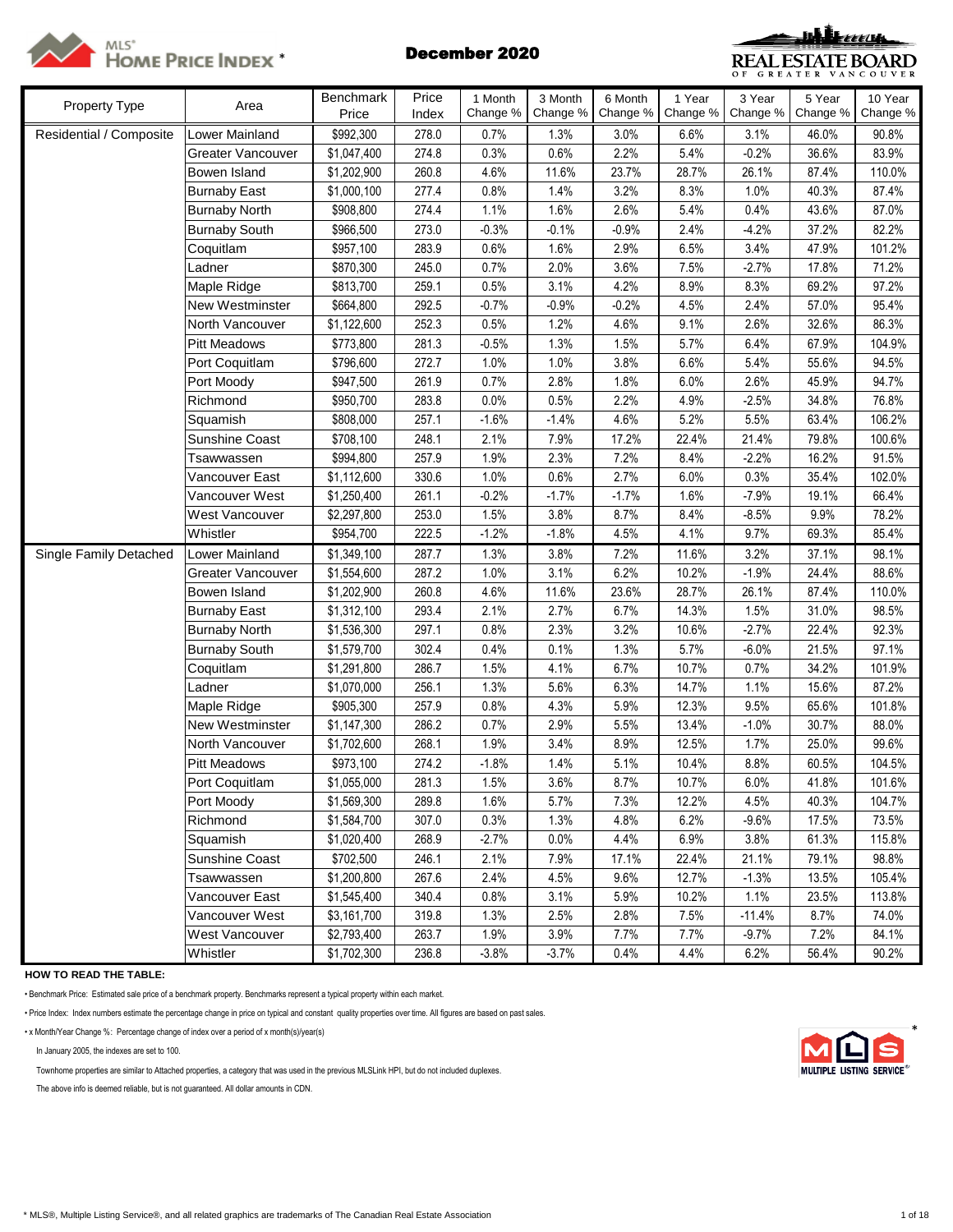



| Property Type | Area                 | <b>Benchmark</b> | Price | 1 Month  | 3 Month  | 6 Month  | 1 Year   | 3 Year   | 5 Year   | 10 Year  |
|---------------|----------------------|------------------|-------|----------|----------|----------|----------|----------|----------|----------|
|               |                      | Price            | Index | Change % | Change % | Change % | Change % | Change % | Change % | Change % |
| Townhouse     | Lower Mainland       | \$708,800        | 257.1 | 0.5%     | 1.1%     | 3.0%     | 5.9%     | 5.0%     | 56.2%    | 80.4%    |
|               | Greater Vancouver    | \$813,900        | 261.1 | $-0.1%$  | 0.5%     | 2.9%     | 4.9%     | 3.0%     | 46.5%    | 77.4%    |
|               | <b>Burnaby East</b>  | \$690,900        | 255.2 | $-1.0%$  | $-0.2%$  | 2.7%     | 6.3%     | 4.8%     | 58.3%    | 73.4%    |
|               | <b>Burnaby North</b> | \$751,000        | 280.3 | 1.1%     | 2.6%     | 2.2%     | 3.6%     | 3.1%     | 51.0%    | 84.5%    |
|               | <b>Burnaby South</b> | \$796,600        | 274.4 | $-0.9%$  | 1.6%     | 0.8%     | 4.3%     | 4.1%     | 53.0%    | 76.9%    |
|               | Coquitlam            | \$708,000        | 259.8 | 0.9%     | 1.7%     | 2.0%     | 6.5%     | 6.8%     | 52.5%    | 90.3%    |
|               | Ladner               | \$633,200        | 227.1 | $-1.1%$  | $-0.9%$  | 0.4%     | 1.5%     | $-11.5%$ | 21.5%    | 40.4%    |
|               | Maple Ridge          | \$557,700        | 258.9 | $-0.2%$  | 0.9%     | 3.6%     | 4.5%     | 5.7%     | 73.8%    | 89.7%    |
|               | New Westminster      | \$745,400        | 273.5 | $-1.4%$  | $-1.7%$  | $-0.4%$  | 5.4%     | 1.7%     | 49.0%    | 76.3%    |
|               | North Vancouver      | \$1,010,000      | 245.4 | $-2.1%$  | 0.1%     | 2.1%     | 9.2%     | 2.8%     | 36.1%    | 84.5%    |
|               | Pitt Meadows         | \$620,300        | 268.4 | $-0.2%$  | $-0.4%$  | $-1.1%$  | 4.4%     | 5.5%     | 64.2%    | 92.7%    |
|               | Port Coquitlam       | \$660,600        | 250.1 | 1.0%     | $-0.1%$  | 2.0%     | 5.5%     | 4.6%     | 55.4%    | 77.3%    |
|               | Port Moody           | \$656,000        | 221.7 | 0.8%     | 1.0%     | 0.8%     | 4.6%     | 4.3%     | 30.3%    | 61.7%    |
|               | Richmond             | \$817,000        | 268.3 | $-0.6%$  | 1.4%     | 3.3%     | 6.8%     | 1.5%     | 40.0%    | 71.0%    |
|               | Squamish             | \$788,300        | 259.2 | 1.6%     | 3.9%     | 15.7%    | 9.7%     | 15.7%    | 77.0%    | 121.2%   |
|               | Tsawwassen           | \$603,500        | 236.6 | $-2.4%$  | $-1.9%$  | $-0.5%$  | $-0.3%$  | $-12.7%$ | 28.0%    | 42.2%    |
|               | Vancouver East       | \$897,400        | 285.4 | $-0.4%$  | $-3.1%$  | 1.0%     | 1.3%     | $-1.1%$  | 40.0%    | 78.6%    |
|               | Vancouver West       | \$1,141,600      | 266.9 | $-0.8%$  | $-1.9%$  | 1.9%     | 0.5%     | $-2.8%$  | 30.4%    | 75.1%    |
|               | Whistler             | \$1,029,900      | 248.3 | 1.8%     | 5.0%     | 14.5%    | 8.2%     | 18.2%    | 85.6%    | 119.9%   |
| Apartment     | Lower Mainland       | \$651,900        | 279.3 | 0.1%     | $-0.7%$  | $-0.3%$  | 3.1%     | 3.1%     | 58.8%    | 88.7%    |
|               | Greater Vancouver    | \$676,500        | 270.5 | 0.0%     | $-1.0%$  | $-0.6%$  | 2.6%     | 0.6%     | 50.4%    | 82.9%    |
|               | <b>Burnaby East</b>  | \$741,800        | 284.6 | 1.3%     | 1.4%     | $-0.2%$  | 3.8%     | $-1.9%$  | 54.3%    | 84.9%    |
|               | <b>Burnaby North</b> | \$617,700        | 263.7 | 1.1%     | 0.7%     | 2.0%     | 3.2%     | 2.4%     | 66.9%    | 88.4%    |
|               | <b>Burnaby South</b> | \$655,500        | 263.2 | $-0.4%$  | $-0.6%$  | $-2.2%$  | 0.7%     | $-4.3%$  | 48.1%    | 78.0%    |
|               | Coquitlam            | \$529,900        | 290.8 | $-0.3%$  | $-0.3%$  | 0.7%     | 3.8%     | 5.4%     | 70.3%    | 104.9%   |
|               | Ladner               | \$517,500        | 241.6 | 1.7%     | $-3.2%$  | 1.1%     | $-2.0%$  | 0.5%     | 33.1%    | 65.8%    |
|               | Maple Ridge          | \$369,000        | 263.5 | 0.5%     | 3.1%     | 0.9%     | 6.2%     | 7.4%     | 77.6%    | 88.3%    |
|               | New Westminster      | \$523,500        | 296.6 | $-1.0%$  | $-1.4%$  | $-1.1%$  | 2.9%     | 3.3%     | 68.9%    | 99.5%    |
|               | North Vancouver      | \$585,800        | 238.9 | 0.1%     | $-0.1%$  | 1.9%     | 6.1%     | 4.3%     | 47.7%    | 74.0%    |
|               | Pitt Meadows         | \$503,600        | 297.0 | 0.6%     | 2.5%     | 0.3%     | 4.0%     | 3.0%     | 78.4%    | 109.4%   |
|               | Port Coquitlam       | \$469,200        | 280.6 | 0.5%     | $-0.2%$  | 1.7%     | 4.7%     | 6.2%     | 76.9%    | 99.3%    |
|               | Port Moody           | \$656,300        | 273.5 | 0.0%     | 2.4%     | 0.0%     | 4.7%     | 3.7%     | 69.0%    | 112.3%   |
|               | Richmond             | \$652,600        | 279.4 | 0.1%     | $-0.4%$  | 0.3%     | 3.4%     | 2.5%     | 60.1%    | 86.6%    |
|               | Squamish             | \$479,800        | 236.5 | $-2.9%$  | $-7.6%$  | $-4.6%$  | $-1.5%$  | 0.2%     | 63.2%    | 77.7%    |
|               | Tsawwassen           | \$545,200        | 234.8 | 0.7%     | $-3.6%$  | 0.9%     | $-1.6%$  | $-0.6%$  | 32.3%    | 62.0%    |
|               | Vancouver East       | \$595,300        | 334.6 | 1.6%     | $-0.3%$  | 1.2%     | 4.1%     | 0.5%     | 54.7%    | 94.9%    |
|               | Vancouver West       | \$759,700        | 246.5 | $-0.6%$  | $-2.9%$  | $-3.7%$  | $-0.2%$  | $-5.9%$  | 28.9%    | 66.1%    |
|               | West Vancouver       | \$1,095,600      | 222.6 | 0.3%     | 3.3%     | 11.6%    | 8.4%     | 0.5%     | 40.9%    | 64.2%    |
|               | Whistler             | \$487,600        | 191.0 | $-2.6%$  | $-7.9%$  | $-2.7%$  | $-1.2%$  | 2.7%     | 64.8%    | 51.9%    |

## **HOW TO READ THE TABLE:**

• Benchmark Price: Estimated sale price of a benchmark property. Benchmarks represent a typical property within each market.

• Price Index: Index numbers estimate the percentage change in price on typical and constant quality properties over time. All figures are based on past sales.

• x Month/Year Change %: Percentage change of index over a period of x month(s)/year(s)

In January 2005, the indexes are set to 100. \*

Townhome properties are similar to attached properties, a category that was used in the previous MLSLink HPI, but do not included duplexes.

Lower Mainland includes areas serviced by both Real Estate Board of Greater Vancouver & Fraser Valley Real Estate Board.

The above info is deemed reliable, but is not guaranteed. All dollar amounts in CDN.

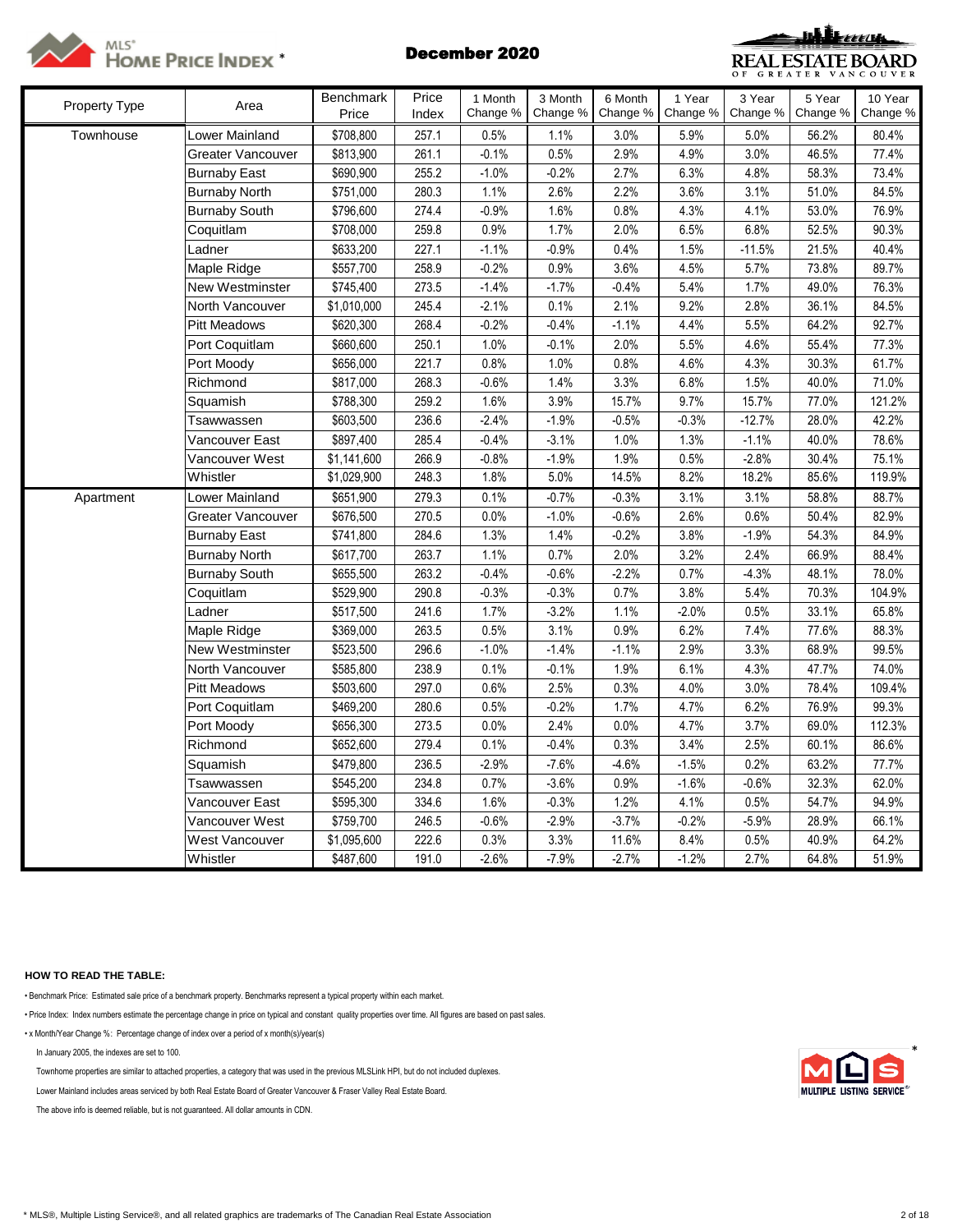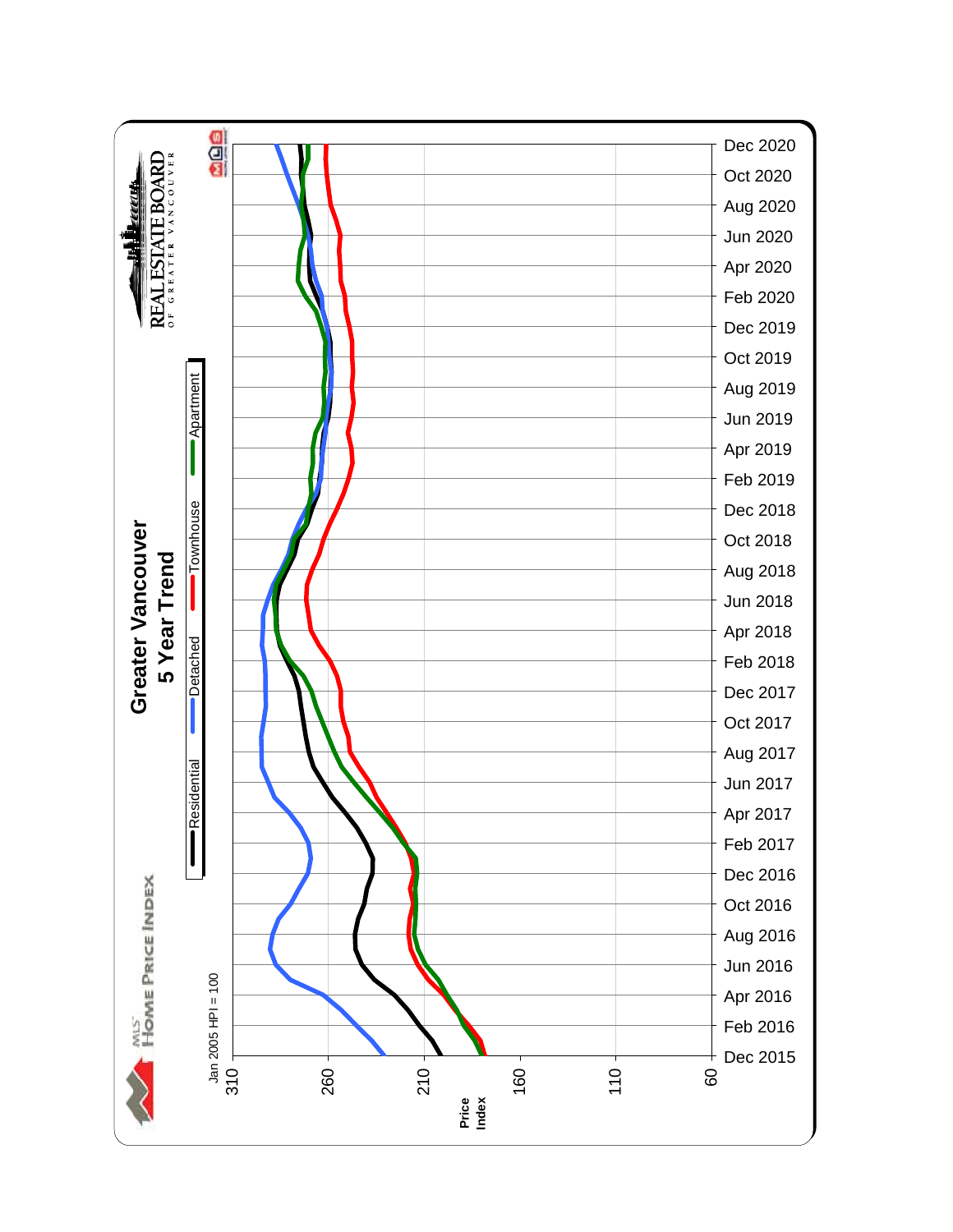| \$1,400,000<br>\$1,188,000<br>\$1,139,286<br>\$1,465,000<br>\$1,095,238<br>\$1,145,000<br>\$1,599,888<br>\$1,560,000<br>\$1,555,000<br>Vancouver East<br>\$610,000<br>\$580,000<br>\$539,000<br>\$607,750<br>1,000<br>1,582<br>1,370<br>1,317<br>576<br>461<br>133<br>147<br>137<br>161<br>$^{\rm 63}$<br>66<br>35<br>$\mathcal{L}$<br>$_{98}$<br>Sunshine Coast<br>\$489,900<br>\$625,000<br>\$850,000<br>\$797,450<br>\$710,000<br>\$638,250<br>\$398,000<br>ηá<br>773<br>502<br>n/a<br>n/a<br>122<br>ηã<br>n/a<br>n/a<br>$\overline{c}$<br>83<br>$^{\rm 63}$<br>3<br>17<br>32<br>82<br>20<br>$\mathbf \Omega$<br>$\boldsymbol{\infty}$<br>$\infty$<br>4<br>\$1,253,500<br>\$1,289,000<br>\$1,150,000<br>\$777,500<br>\$490,000<br>\$733,000<br>\$719,000<br>\$989,000<br>\$516,000<br>\$479,500<br><b>Asimsup2</b><br>260<br>209<br>174<br>221<br>182<br>129<br>n/a<br>്ദ<br>n/a<br>29<br>$28$<br>25<br>28<br>22<br>25<br>13<br>Ξ<br>$\tilde{c}$<br>\$1,712,500<br>\$1,577,500<br>\$1,575,000<br>\$1,470,000<br>\$1,461,000<br>\$880,000<br>\$545,500<br>\$865,000<br>\$535,500<br>\$780,000<br>\$534,000<br>\$850,000<br>\$545,000<br>Richmond<br>1,426<br>1,655<br>893<br>818<br>649<br>142<br>964<br>152<br>111<br>157<br>78<br>$^{\tt 8}$<br>$88$<br>86<br>53<br>Port Moody/Belcarra<br>\$1,250,000<br>\$1,450,000<br>\$1,372,500<br>\$1,406,092<br>\$560,500<br>\$582,500<br>\$800,500<br>\$594,000<br>228<br>218<br>315<br>153<br>n/a<br>n/a<br>141<br>252<br>്ദ<br>n/a<br>$\overline{9}$<br>n/a<br>$\overline{6}$<br>$\overline{z}$<br>26<br>$\frac{1}{2}$<br>$\frac{3}{2}$<br>21<br>38<br>$\infty$<br>Port Coquitlam<br>$26\,$<br>29<br>23<br>వి<br>$\overline{4}$<br>$^{24}$<br>34<br>S <sub>2</sub> | \$1,107,000<br>\$462,000<br>\$647,000<br>North Vancouver<br>\$1,751,000<br>\$1,099,500<br>\$665,000<br>124<br>94<br>39<br>5<br>42<br>New Westminster<br>\$1,136,500<br>\$734,950<br>\$495,000<br>103<br>24<br>$_{29}$<br>22<br><sup>Maple Ridge/Pitt Meadows</sup> | $\mu$ ng - spuelsl<br>n/a<br>n/a<br>$\frac{3}{2}$<br>Ρá<br>n⁄a<br>n/a<br>$\div$<br>n/a<br>$\circ$<br>$\circ$<br>$\circ$<br>$\circ$ |                                                                                                                              | $q_{10}$ elta - South<br>$30\,$<br>$\overline{3}$<br>58<br>$\overline{c}$<br>54<br>$\overline{1}$<br>n/a<br>\$1,405,000<br>\$1,370,000<br>\$839,900<br>\$858,900<br>\$517,500<br>\$530,750<br>Coquitlam<br>108<br>140<br>103<br>59<br>\$<br>9 |
|------------------------------------------------------------------------------------------------------------------------------------------------------------------------------------------------------------------------------------------------------------------------------------------------------------------------------------------------------------------------------------------------------------------------------------------------------------------------------------------------------------------------------------------------------------------------------------------------------------------------------------------------------------------------------------------------------------------------------------------------------------------------------------------------------------------------------------------------------------------------------------------------------------------------------------------------------------------------------------------------------------------------------------------------------------------------------------------------------------------------------------------------------------------------------------------------------------------------------------------------------------------------------------------------------------------------------------------------------------------------------------------------------------------------------------------------------------------------------------------------------------------------------------------------------------------------------------------------------------------------------------------------------------------------------------------------------------------|--------------------------------------------------------------------------------------------------------------------------------------------------------------------------------------------------------------------------------------------------------------------|------------------------------------------------------------------------------------------------------------------------------------|------------------------------------------------------------------------------------------------------------------------------|-----------------------------------------------------------------------------------------------------------------------------------------------------------------------------------------------------------------------------------------------|
|                                                                                                                                                                                                                                                                                                                                                                                                                                                                                                                                                                                                                                                                                                                                                                                                                                                                                                                                                                                                                                                                                                                                                                                                                                                                                                                                                                                                                                                                                                                                                                                                                                                                                                                  |                                                                                                                                                                                                                                                                    | \$735,000<br>\$520,000<br>27<br>$\overline{8}$                                                                                     | \$585,000<br>\$415,000<br>\$958,000<br>\$569,000<br>\$419,500<br>\$996,900<br>114<br>126<br>$\overline{a}$<br>46<br>65<br>65 | \$1,237,500<br>\$1,190,000<br>\$680,450<br>\$665,000<br>\$484,000                                                                                                                                                                             |
|                                                                                                                                                                                                                                                                                                                                                                                                                                                                                                                                                                                                                                                                                                                                                                                                                                                                                                                                                                                                                                                                                                                                                                                                                                                                                                                                                                                                                                                                                                                                                                                                                                                                                                                  |                                                                                                                                                                                                                                                                    |                                                                                                                                    |                                                                                                                              |                                                                                                                                                                                                                                               |
|                                                                                                                                                                                                                                                                                                                                                                                                                                                                                                                                                                                                                                                                                                                                                                                                                                                                                                                                                                                                                                                                                                                                                                                                                                                                                                                                                                                                                                                                                                                                                                                                                                                                                                                  |                                                                                                                                                                                                                                                                    |                                                                                                                                    |                                                                                                                              |                                                                                                                                                                                                                                               |
|                                                                                                                                                                                                                                                                                                                                                                                                                                                                                                                                                                                                                                                                                                                                                                                                                                                                                                                                                                                                                                                                                                                                                                                                                                                                                                                                                                                                                                                                                                                                                                                                                                                                                                                  |                                                                                                                                                                                                                                                                    | \$1,148,000                                                                                                                        |                                                                                                                              |                                                                                                                                                                                                                                               |
|                                                                                                                                                                                                                                                                                                                                                                                                                                                                                                                                                                                                                                                                                                                                                                                                                                                                                                                                                                                                                                                                                                                                                                                                                                                                                                                                                                                                                                                                                                                                                                                                                                                                                                                  |                                                                                                                                                                                                                                                                    |                                                                                                                                    |                                                                                                                              |                                                                                                                                                                                                                                               |
|                                                                                                                                                                                                                                                                                                                                                                                                                                                                                                                                                                                                                                                                                                                                                                                                                                                                                                                                                                                                                                                                                                                                                                                                                                                                                                                                                                                                                                                                                                                                                                                                                                                                                                                  |                                                                                                                                                                                                                                                                    |                                                                                                                                    |                                                                                                                              |                                                                                                                                                                                                                                               |
|                                                                                                                                                                                                                                                                                                                                                                                                                                                                                                                                                                                                                                                                                                                                                                                                                                                                                                                                                                                                                                                                                                                                                                                                                                                                                                                                                                                                                                                                                                                                                                                                                                                                                                                  |                                                                                                                                                                                                                                                                    |                                                                                                                                    |                                                                                                                              |                                                                                                                                                                                                                                               |
|                                                                                                                                                                                                                                                                                                                                                                                                                                                                                                                                                                                                                                                                                                                                                                                                                                                                                                                                                                                                                                                                                                                                                                                                                                                                                                                                                                                                                                                                                                                                                                                                                                                                                                                  |                                                                                                                                                                                                                                                                    |                                                                                                                                    |                                                                                                                              |                                                                                                                                                                                                                                               |
|                                                                                                                                                                                                                                                                                                                                                                                                                                                                                                                                                                                                                                                                                                                                                                                                                                                                                                                                                                                                                                                                                                                                                                                                                                                                                                                                                                                                                                                                                                                                                                                                                                                                                                                  | 128                                                                                                                                                                                                                                                                |                                                                                                                                    |                                                                                                                              |                                                                                                                                                                                                                                               |
|                                                                                                                                                                                                                                                                                                                                                                                                                                                                                                                                                                                                                                                                                                                                                                                                                                                                                                                                                                                                                                                                                                                                                                                                                                                                                                                                                                                                                                                                                                                                                                                                                                                                                                                  | \$1,100,000<br>\$1,792,000                                                                                                                                                                                                                                         |                                                                                                                                    |                                                                                                                              |                                                                                                                                                                                                                                               |
|                                                                                                                                                                                                                                                                                                                                                                                                                                                                                                                                                                                                                                                                                                                                                                                                                                                                                                                                                                                                                                                                                                                                                                                                                                                                                                                                                                                                                                                                                                                                                                                                                                                                                                                  | \$687,000<br>\$1,049,000                                                                                                                                                                                                                                           |                                                                                                                                    |                                                                                                                              |                                                                                                                                                                                                                                               |
|                                                                                                                                                                                                                                                                                                                                                                                                                                                                                                                                                                                                                                                                                                                                                                                                                                                                                                                                                                                                                                                                                                                                                                                                                                                                                                                                                                                                                                                                                                                                                                                                                                                                                                                  | \$425,500<br>\$690,000                                                                                                                                                                                                                                             |                                                                                                                                    |                                                                                                                              |                                                                                                                                                                                                                                               |
|                                                                                                                                                                                                                                                                                                                                                                                                                                                                                                                                                                                                                                                                                                                                                                                                                                                                                                                                                                                                                                                                                                                                                                                                                                                                                                                                                                                                                                                                                                                                                                                                                                                                                                                  | 56                                                                                                                                                                                                                                                                 | $\tilde{t}$                                                                                                                        | 80<br>4                                                                                                                      | $\overline{9}$<br>5                                                                                                                                                                                                                           |
|                                                                                                                                                                                                                                                                                                                                                                                                                                                                                                                                                                                                                                                                                                                                                                                                                                                                                                                                                                                                                                                                                                                                                                                                                                                                                                                                                                                                                                                                                                                                                                                                                                                                                                                  | 23<br>25                                                                                                                                                                                                                                                           | ၜ                                                                                                                                  | 29<br>$\circ$                                                                                                                | $\mathbf{\circ}$<br>$\sqrt{2}$                                                                                                                                                                                                                |
|                                                                                                                                                                                                                                                                                                                                                                                                                                                                                                                                                                                                                                                                                                                                                                                                                                                                                                                                                                                                                                                                                                                                                                                                                                                                                                                                                                                                                                                                                                                                                                                                                                                                                                                  | $\overline{7}$                                                                                                                                                                                                                                                     | 56                                                                                                                                 | 43<br>$\circ$                                                                                                                | $\overline{\mathbf{z}}$<br>104                                                                                                                                                                                                                |
|                                                                                                                                                                                                                                                                                                                                                                                                                                                                                                                                                                                                                                                                                                                                                                                                                                                                                                                                                                                                                                                                                                                                                                                                                                                                                                                                                                                                                                                                                                                                                                                                                                                                                                                  | \$947,500<br>\$1,620,000                                                                                                                                                                                                                                           | ηã                                                                                                                                 | \$825,000<br>Ρā                                                                                                              | n/a<br>\$1,430,952                                                                                                                                                                                                                            |
|                                                                                                                                                                                                                                                                                                                                                                                                                                                                                                                                                                                                                                                                                                                                                                                                                                                                                                                                                                                                                                                                                                                                                                                                                                                                                                                                                                                                                                                                                                                                                                                                                                                                                                                  | \$630,000<br>\$1,032,000                                                                                                                                                                                                                                           | n/a                                                                                                                                | \$530,000<br>n/a                                                                                                             | n/a<br>\$808,000                                                                                                                                                                                                                              |
|                                                                                                                                                                                                                                                                                                                                                                                                                                                                                                                                                                                                                                                                                                                                                                                                                                                                                                                                                                                                                                                                                                                                                                                                                                                                                                                                                                                                                                                                                                                                                                                                                                                                                                                  | \$438,950<br>\$679,000                                                                                                                                                                                                                                             | \$518,500                                                                                                                          | \$380,950<br>n/a                                                                                                             | \$509,500<br>\$525,380                                                                                                                                                                                                                        |
|                                                                                                                                                                                                                                                                                                                                                                                                                                                                                                                                                                                                                                                                                                                                                                                                                                                                                                                                                                                                                                                                                                                                                                                                                                                                                                                                                                                                                                                                                                                                                                                                                                                                                                                  | 375<br>977                                                                                                                                                                                                                                                         | 273                                                                                                                                | 1,357<br>5                                                                                                                   | 606<br>991                                                                                                                                                                                                                                    |
|                                                                                                                                                                                                                                                                                                                                                                                                                                                                                                                                                                                                                                                                                                                                                                                                                                                                                                                                                                                                                                                                                                                                                                                                                                                                                                                                                                                                                                                                                                                                                                                                                                                                                                                  | 291<br>460                                                                                                                                                                                                                                                         | 208                                                                                                                                | 755<br>$\overline{4}$                                                                                                        | 217<br>616                                                                                                                                                                                                                                    |
|                                                                                                                                                                                                                                                                                                                                                                                                                                                                                                                                                                                                                                                                                                                                                                                                                                                                                                                                                                                                                                                                                                                                                                                                                                                                                                                                                                                                                                                                                                                                                                                                                                                                                                                  | 425<br>1,215                                                                                                                                                                                                                                                       | 953                                                                                                                                | 474<br>$\circ$                                                                                                               | 227<br>1,121                                                                                                                                                                                                                                  |
|                                                                                                                                                                                                                                                                                                                                                                                                                                                                                                                                                                                                                                                                                                                                                                                                                                                                                                                                                                                                                                                                                                                                                                                                                                                                                                                                                                                                                                                                                                                                                                                                                                                                                                                  | \$1,006,500<br>\$1,710,000                                                                                                                                                                                                                                         | \$1,200,000                                                                                                                        | \$929,000<br>\$620,000                                                                                                       | \$1,145,000<br>\$1,309,523                                                                                                                                                                                                                    |
|                                                                                                                                                                                                                                                                                                                                                                                                                                                                                                                                                                                                                                                                                                                                                                                                                                                                                                                                                                                                                                                                                                                                                                                                                                                                                                                                                                                                                                                                                                                                                                                                                                                                                                                  | \$690,000<br>\$1,062,500                                                                                                                                                                                                                                           | \$729,900                                                                                                                          | \$559,900<br>n/a                                                                                                             | \$700,000<br>\$838,000                                                                                                                                                                                                                        |
|                                                                                                                                                                                                                                                                                                                                                                                                                                                                                                                                                                                                                                                                                                                                                                                                                                                                                                                                                                                                                                                                                                                                                                                                                                                                                                                                                                                                                                                                                                                                                                                                                                                                                                                  | \$450,000<br>\$649,850                                                                                                                                                                                                                                             | \$510,000                                                                                                                          | \$396,000<br>n/a                                                                                                             | \$509,900<br>\$519,000                                                                                                                                                                                                                        |
|                                                                                                                                                                                                                                                                                                                                                                                                                                                                                                                                                                                                                                                                                                                                                                                                                                                                                                                                                                                                                                                                                                                                                                                                                                                                                                                                                                                                                                                                                                                                                                                                                                                                                                                  | 297<br>804                                                                                                                                                                                                                                                         | 210                                                                                                                                | 1,025<br>49                                                                                                                  | 355<br>810                                                                                                                                                                                                                                    |
|                                                                                                                                                                                                                                                                                                                                                                                                                                                                                                                                                                                                                                                                                                                                                                                                                                                                                                                                                                                                                                                                                                                                                                                                                                                                                                                                                                                                                                                                                                                                                                                                                                                                                                                  | 258<br>370                                                                                                                                                                                                                                                         | 105                                                                                                                                | 532<br>$\overline{\phantom{a}}$                                                                                              | 145<br>448                                                                                                                                                                                                                                    |
|                                                                                                                                                                                                                                                                                                                                                                                                                                                                                                                                                                                                                                                                                                                                                                                                                                                                                                                                                                                                                                                                                                                                                                                                                                                                                                                                                                                                                                                                                                                                                                                                                                                                                                                  | 389<br>996                                                                                                                                                                                                                                                         | 898                                                                                                                                | 409<br>$\circ$                                                                                                               | 189<br>936                                                                                                                                                                                                                                    |
|                                                                                                                                                                                                                                                                                                                                                                                                                                                                                                                                                                                                                                                                                                                                                                                                                                                                                                                                                                                                                                                                                                                                                                                                                                                                                                                                                                                                                                                                                                                                                                                                                                                                                                                  | \$915,000<br>\$1,550,000                                                                                                                                                                                                                                           | \$1,091,500                                                                                                                        | \$835,000<br>\$566,000                                                                                                       | \$998,000<br>\$1,195,000                                                                                                                                                                                                                      |
| \$998,000<br>\$445,000<br>\$689,900<br>\$785,500<br>\$730,000                                                                                                                                                                                                                                                                                                                                                                                                                                                                                                                                                                                                                                                                                                                                                                                                                                                                                                                                                                                                                                                                                                                                                                                                                                                                                                                                                                                                                                                                                                                                                                                                                                                    | \$651,000<br>\$985,000                                                                                                                                                                                                                                             | \$708,000                                                                                                                          | \$523,000<br>n/a                                                                                                             | \$688,800<br>\$770,000                                                                                                                                                                                                                        |
| \$559,700<br>\$424,950<br>\$440,000<br>\$531,500<br>\$572,000                                                                                                                                                                                                                                                                                                                                                                                                                                                                                                                                                                                                                                                                                                                                                                                                                                                                                                                                                                                                                                                                                                                                                                                                                                                                                                                                                                                                                                                                                                                                                                                                                                                    | \$415,000<br>\$620,000                                                                                                                                                                                                                                             | \$497,000                                                                                                                          | \$365,000<br>n/a                                                                                                             | \$505,000<br>\$520,000                                                                                                                                                                                                                        |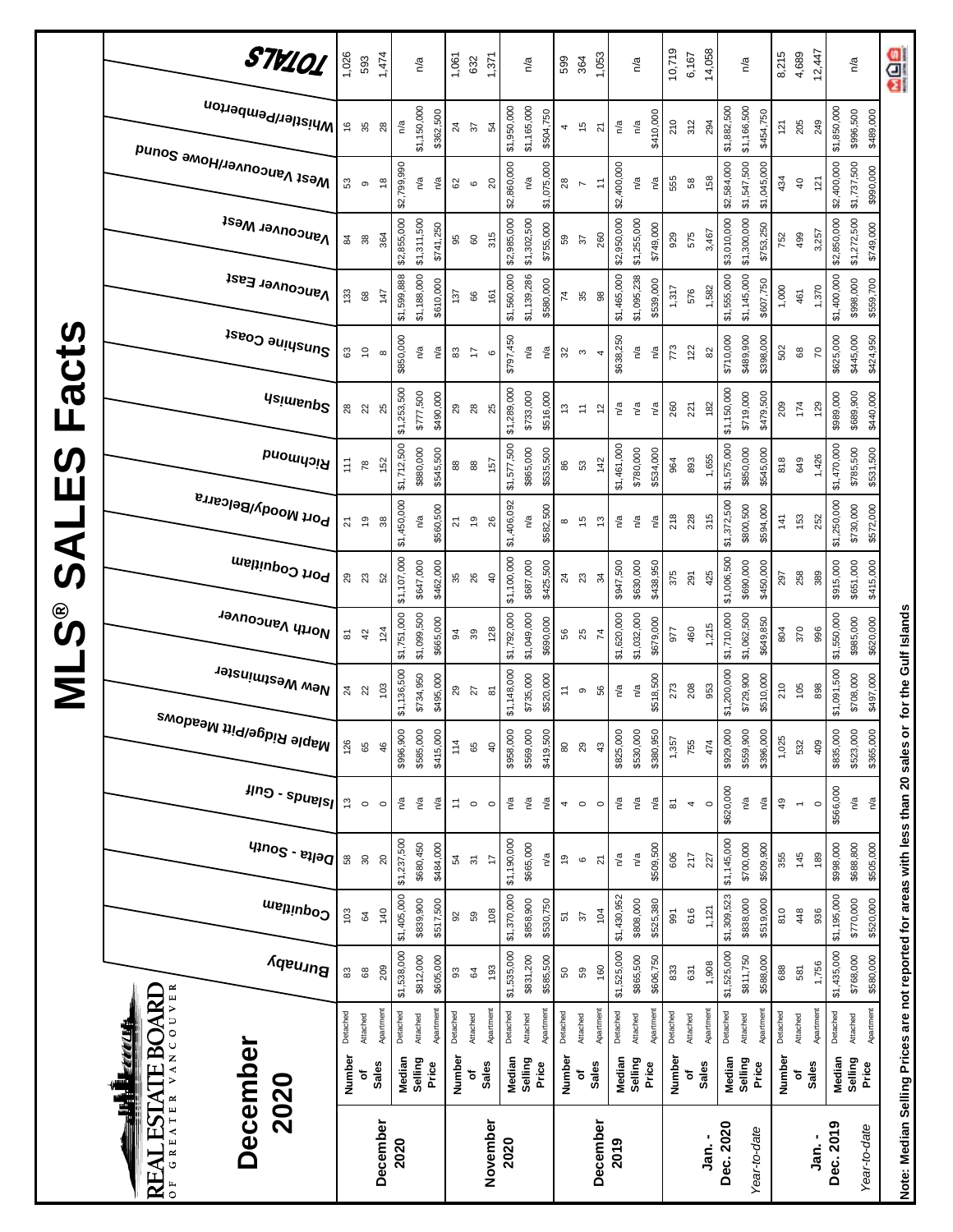|                                                  | <b>LESTATE BOARD</b><br>December<br>2020<br>GREATER<br>REAL<br>$\overline{0}$ |                |               | December          | 2020     |                                 |           |                                              |                      | November   | 2020       |          |          |                                |                               | December              | 2019     |                                        |           |          | ່.<br>ສຸ                  | Dec. 2020 |            | Year-to-date* |          |          | Jan. -                   | Dec. 2019                  | Year-to-date*      | * Year-to-date listings represent a cumulative total of listings rather than total active listings. |
|--------------------------------------------------|-------------------------------------------------------------------------------|----------------|---------------|-------------------|----------|---------------------------------|-----------|----------------------------------------------|----------------------|------------|------------|----------|----------|--------------------------------|-------------------------------|-----------------------|----------|----------------------------------------|-----------|----------|---------------------------|-----------|------------|---------------|----------|----------|--------------------------|----------------------------|--------------------|-----------------------------------------------------------------------------------------------------|
|                                                  | <b>TAR ili</b>                                                                | Number         | đ             | Listings          |          | % Sales to Attached<br>Listings |           | Number                                       | đ                    | Listings   | % Sales to | Listings |          | Number                         | ৳                             | Listings              |          | % Sales to <b>Attached</b><br>Listings |           | Number   | Listings<br>٥             |           | % Sales to | Listings      | Number   | ٥        | Listings                 | % Sales to <b>Attached</b> | Listings           |                                                                                                     |
|                                                  | VANCOUVER                                                                     | Detached       | Attached      | Apartment         | Detached |                                 | Apartment | Detached                                     | Attached             | Apartment  | Detached   | Attached | Apartmen | Detached                       | Attached                      | Apartmen <sup>®</sup> | Detached |                                        | Apartment | Detached | Apartment<br>Attached     | Detached  | Attached   | Apartmen      | Detached | Attached | Apartment                | Detached                   | Apartment          |                                                                                                     |
|                                                  | Burnaby                                                                       | 58             | 57            | 211               | 143%     | 119%                            | 99%       | 106                                          | $\rm S$              | 286        | 88%        | 71%      | 67%      | 57                             | $\rm ^{30}$                   | 100                   | 135%     | 197%                                   | 160%      | 1,438    | 3,676<br>1,074            | 58%       | 59%        | 52%           | 1,547    | 1,198    | 3,119                    | 44%                        | 48%<br>56%         |                                                                                                     |
|                                                  | Coquitlam                                                                     | 89             | 49            | 100               | 175%     | 131%                            | 140%      | 120                                          | $\rm 74$             | 173        | 77%        | 80%      | 62%      | $\sqrt{2}$                     | $\overline{\mathbf{e}}$       | S3                    | 121%     | 195%                                   | 196%      | 1,484    | 1,981<br>899              | 67%       | 69%        | 57%           | 1,759    | 817      | 1,656                    | 46%                        | 55%<br>57%         |                                                                                                     |
|                                                  | $q_{100}$ s - $e_{1100}$                                                      | 47             | $\tilde{c}$   | $\tilde{c}$       | 123%     | 231%                            | 200%      | $58\,$                                       | $\overline{27}$      | $29$       | 93%        | 115%     | 59%      | $\overset{\circ}{\phantom{a}}$ | $\circ$                       | $\overline{2}$        | 106%     | 67%                                    | 95%       | 927      | 309<br>422                | 65%       | 70%        | 54%           | 879      | 283      | 408                      | 40%                        | 51%<br>46%         |                                                                                                     |
|                                                  | $\mu$ ng - spuelsl                                                            | Ю              | $\circ$       | $\circ$           | 260%     | $\mathbb{R}^{\mathsf{N}}$       | ηã        | $\overline{\phantom{a}}$                     | $\circ$              | $\circ$    | 157%       | n⁄a      | ηá       | $\mathbf  \circ$               | $\overline{4}$                | $\circ$               | 67%      | 0%                                     | ρÅ        | 103      | $\circ$<br>$\overline{ }$ | 79%       | 44%        | 0%            | 99       | $\circ$  | $\overline{\phantom{a}}$ | 49%                        | 11%<br>0%          |                                                                                                     |
| 2                                                | <sup>Maple Ridge/Pitt Meadows</sup>                                           | 78             | $\frac{4}{3}$ | 54                | 162%     | 148%                            | 85%       | 127                                          | 59                   | 49         | 90%        | 110%     | 82%      | 46                             | $23\,$                        | 34                    | 174%     | 126%                                   | 126%      | 1,835    | 926<br>808                | 74%       | 82%        | 59%           | 1,965    | 827      | 689                      | 52%                        | 64%<br>59%         |                                                                                                     |
|                                                  | New Westminster                                                               | °              | $\frac{1}{2}$ | 69                | 240%     | 169%                            | 149%      | $\begin{matrix} 2 & 3 \\ 2 & 3 \end{matrix}$ |                      | 120        | 138%       | 117%     | 68%      |                                | <u> ၈</u>                     | 39                    | 220%     | 150%                                   | 144%      | 426      | 1,633<br>316              | 64%       | 66%        | 58%           | 436      | 217      | 1,536                    | 48%                        | 48%<br>58%         |                                                                                                     |
| <b>©</b><br>ဟ                                    | North Vancouver                                                               | 53             | 80            | $5\sigma$         | 153%     | 140%                            | 157%      | $103$                                        | 66                   | 164        | 91%        | 59%      | 78%      | $38\,$                         | $\tilde{5}$                   | 59                    | 147%     | 208%                                   | 125%      | 1,599    | 2,280<br>784              | 61%       | 59%        | 53%           | 1,607    | 736      | 1,953                    | 50%                        | 50%<br>51%         |                                                                                                     |
|                                                  | Port Coquitlam                                                                | $28$           | 25            | 48                | 104%     | 92%                             | 108%      | $29$ $21$                                    |                      | 69         | 121%       | 124%     | 58%      | $\frac{4}{4}$                  | $\overleftarrow{\phantom{a}}$ | $\overline{24}$       | 171%     | 135%                                   | 142%      | 489      | 419<br>732                | 77%       | 69%        | 58%           | 543      | 450      | 708                      | 55%                        | 57%<br>55%         |                                                                                                     |
| <b>NILS</b>                                      | Port Moody/Belcarra                                                           | $\overline{c}$ | $\circ$       | $\overline{5}$    | 210%     | 211%                            | 123%      | $28$                                         | $\frac{1}{4}$        | 40         | 75%        | 136%     | 65%      | $\, \circ \,$                  | $\infty$                      | $\tilde{r}$           | 89%      | 188%                                   | 118%      | 384      | 305<br>541                | 57%       | 75%        | 58%           | 346      | 267      | 378                      | 41%                        | 57%<br>67%         |                                                                                                     |
| $\boldsymbol{\sigma}$                            | Richmond                                                                      | 85             | 62            | 148               | 131%     | 126%                            | 103%      | 131                                          | 109                  | 279        | 67%        | 81%      | 56%      | 28                             | 59                            | 99                    | 99%      | 90%                                    | 143%      | 1,814    | 3,046<br>1,362            | 53%       | 66%        | 54%           | 2,298    | 1,540    | 2,931                    | 36%                        | 42%<br>49%         |                                                                                                     |
| ட<br><b>S</b>                                    | <b>Usimenp<sup>2</sup></b>                                                    | $\overline{c}$ | $\tilde{z}$   | $\overline{4}$    | 280%     | 157%                            | 179%      | $20^{2}$                                     |                      | 33         | 145%       | 140%     | 76%      | $\overleftarrow{\tau}$         | $\sim$                        | $\tilde{c}$           | 118%     | 550%                                   | 100%      | 401      | 281<br>287                | 65%       | 79%        | 63%           | 367      | 257      | 240                      | 57%                        | 68%<br>54%         |                                                                                                     |
| $\mathbf{d}$<br>$\overline{\boldsymbol{\sigma}}$ | Sunshine Coast                                                                | $\frac{4}{1}$  | $\tilde{e}$   | $\mathbf{\Omega}$ | 154%     | 100%                            | 400%      | 62                                           | $\frac{6}{5}$        | 4          | 134%       | 106%     | 150%     | 57                             | $\mathbf \circ$               | $\ddot{ }$            | 86%      | 50%                                    | 24%       | 974      | 170<br>111                | 79%       | 72%        | 74%           | 988      | 164      | 181                      | 51%                        | 41%<br>39%         |                                                                                                     |
| $\boldsymbol{\omega}$                            | Vancouver East                                                                | 105            | 50            | 106               | 127%     | 136%                            | 139%      | 164                                          | 95                   | 218        | 84%        | 69%      | 74%      | 64                             | $\frac{8}{2}$                 | 78                    | 116%     | 194%                                   | 126%      | 2,163    | 1,078<br>2,953            | 61%       | 53%        | 54%           | 2,027    | 842      | 2,461                    | 49%                        | 56%<br>55%         |                                                                                                     |
|                                                  | <b>Vancouver West</b>                                                         | 80             | 46            | 296               | 105%     | 83%                             | 123%      | 141                                          | 102                  | 557        | 67%        | 59%      | 57%      | 66                             | 35                            | 203                   | 89%      | 106%                                   | 128%      | 1,839    | 7,707<br>1,221            | 51%       | 47%        | 45%           | 2,083    | 1,261    | 6,787                    | 36%                        | 40%<br>48%         |                                                                                                     |
|                                                  | Mest Vancouver/Howe Sound                                                     | $\frac{4}{4}$  | စ             | 9                 | 120%     | 180%                            | 113%      | $73\,$                                       | $\tilde{\mathbf{r}}$ | $^{24}$    | 85%        | 50%      | 83%      | $30\,$                         | $\sim$                        | $\ddot{4}$            | 93%      | 350%                                   | 79%       | 1,304    | 155<br>430                | 43%       | 37%        | 37%           | 1,484    | 140      | 407                      | 29%                        | 29%<br>30%         |                                                                                                     |
|                                                  | Whistler/Pemberton                                                            | 32             | $\frac{6}{5}$ | 57                | 50%      | 219%                            | 76%       | 6                                            | 36                   | ${\tt S0}$ | 126%       | 103%     | 108%     | $\frac{8}{2}$                  | $\overline{1}$                | 28                    | 22%      | 88%                                    | 75%       | 337      | 386<br>480                | 62%       | 81%        | 61%           | 275      | 350      | 402                      | 44%                        | 59%<br>62%         |                                                                                                     |
|                                                  | STV101                                                                        | 745            | 443           | 1,221             |          | n/a                             |           | 1,209                                        | 764                  | 2,095      |            | n/a      |          | 528                            | 267                           | 793                   |          | n/a                                    |           | 17,517   | 27,094<br>9,694           |           | n/a        |               | 18,703   | 9,358    | 23,857                   |                            | $n^{\prime\alpha}$ | <b>GOG</b>                                                                                          |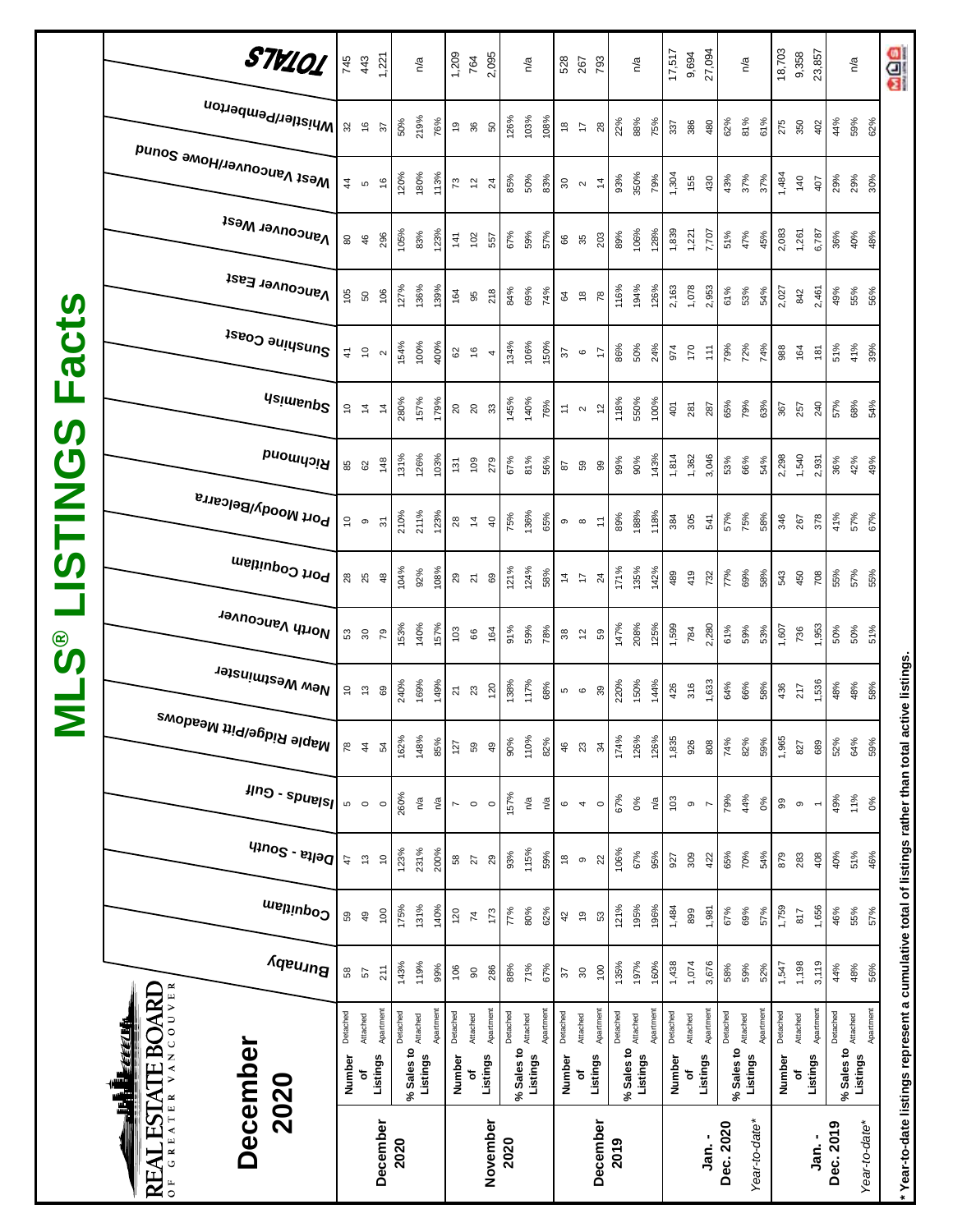

# **Listing & Sales Activity Summary**



|                                              |                                         | <b>Listings</b>       |                |                          |                      |           |                       | <b>Sales</b>             |                 |                  |                           |
|----------------------------------------------|-----------------------------------------|-----------------------|----------------|--------------------------|----------------------|-----------|-----------------------|--------------------------|-----------------|------------------|---------------------------|
|                                              | $\mathbf{1}$<br>$\mathop{\mathsf{Dec}}$ | $\overline{2}$<br>Nov | 3<br>Dec       | Col. 2 & 3<br>Percentage | 5<br>Dec             | 6<br>Nov  | $\overline{7}$<br>Dec | Col. 6 & 7<br>Percentage | 9<br>Oct 2019 - | 10<br>Oct 2020 - | Col. 9 & 10<br>Percentage |
|                                              | 2019                                    | 2020                  | 2020           | Variance                 | 2019                 | 2020      | 2020                  | Variance                 | Dec 2019        | Dec 2020         | Variance                  |
| <b>BURNABY</b>                               |                                         |                       |                | %                        |                      |           |                       | %                        |                 |                  | %                         |
| <b>DETACHED</b><br><b>ATTACHED</b>           | 37<br>30                                | 106<br>90             | 58<br>57       | $-45.3$                  | 50<br>59             | 93<br>64  | 83<br>68              | $-10.8$                  | 214             | 274<br>214       | 28.0                      |
| <b>APARTMENTS</b>                            | 100                                     | 286                   | 211            | $-36.7$<br>$-26.2$       | 160                  | 193       | 209                   | 6.3<br>8.3               | 168<br>567      | 616              | 27.4<br>8.6               |
| <b>COQUITLAM</b>                             |                                         |                       |                |                          |                      |           |                       |                          |                 |                  |                           |
| <b>DETACHED</b>                              | 42                                      | 120                   | 59             | $-50.8$                  | 51                   | 92        | 103                   | 12.0                     | 237             | 324              | 36.7                      |
| <b>ATTACHED</b>                              | 19                                      | 74                    | 49             | $-33.8$                  | 37                   | 59        | 64                    | 8.5                      | 130             | 212              | 63.1                      |
| <b>APARTMENTS</b>                            | 53                                      | 173                   | 100            | $-42.2$                  | 104                  | 108       | 140                   | 29.6                     | 284             | 377              | 32.7                      |
| <b>DELTA</b>                                 |                                         |                       |                |                          |                      |           |                       |                          |                 |                  |                           |
| <b>DETACHED</b>                              | 18                                      | 58                    | 47             | $-19.0$                  | 19                   | 54        | 58                    | 7.4                      | 98              | 200              | 104.1                     |
| <b>ATTACHED</b>                              | 9                                       | 27                    | 13             | $-51.9$                  | 6                    | 31        | 30                    | $-3.2$                   | 37              | 79               | 113.5                     |
| APARTMENTS                                   | 22                                      | 29                    | 10             | $-65.5$                  | 21                   | 17        | 20                    | 17.6                     | 55              | 62               | 12.7                      |
| <b>MAPLE RIDGE/PITT MEADOWS</b>              |                                         |                       |                |                          |                      |           |                       |                          |                 |                  |                           |
| <b>DETACHED</b>                              | 46                                      | 127                   | 78             | $-38.6$                  | 80                   | 114       | 126                   | 10.5                     | 315             | 410              | 30.2                      |
| <b>ATTACHED</b><br><b>APARTMENTS</b>         | 23<br>34                                | 59<br>49              | 44<br>54       | $-25.4$<br>10.2          | 29<br>43             | 65<br>40  | 65<br>46              | 0.0<br>15.0              | 119<br>115      | 217<br>143       | 82.4<br>24.3              |
|                                              |                                         |                       |                |                          |                      |           |                       |                          |                 |                  |                           |
| <b>NORTH VANCOUVER</b>                       |                                         |                       |                |                          |                      |           |                       |                          |                 |                  |                           |
| <b>DETACHED</b>                              | 38                                      | 103                   | 53             | $-48.5$                  | 56                   | 94        | 81                    | $-13.8$                  | 223             | 303              | 35.9                      |
| <b>ATTACHED</b><br><b>APARTMENTS</b>         | 12<br>59                                | 66<br>164             | 30<br>79       | $-54.5$<br>$-51.8$       | 25<br>74             | 39<br>128 | 42<br>124             | 7.7<br>$-3.1$            | 109<br>299      | 143<br>394       | 31.2<br>31.8              |
|                                              |                                         |                       |                |                          |                      |           |                       |                          |                 |                  |                           |
| <b>NEW WESTMINSTER</b>                       |                                         |                       |                |                          |                      |           |                       |                          |                 |                  |                           |
| <b>DETACHED</b>                              | 5                                       | 21                    | 10             | $-52.4$                  | 11<br>9              | 29        | 24                    | $-17.2$                  | 57              | 89<br>70         | 56.1                      |
| <b>ATTACHED</b><br>APARTMENTS                | 6<br>39                                 | 23<br>120             | 13<br>69       | $-43.5$<br>$-42.5$       | 56                   | 27<br>81  | 22<br>103             | $-18.5$<br>27.2          | 36<br>242       | 295              | 94.4<br>21.9              |
|                                              |                                         |                       |                |                          |                      |           |                       |                          |                 |                  |                           |
| PORT MOODY/BELCARRA                          |                                         |                       |                |                          |                      |           |                       |                          |                 |                  |                           |
| <b>DETACHED</b><br><b>ATTACHED</b>           | 9<br>8                                  | 28<br>14              | 10<br>9        | $-64.3$<br>$-35.7$       | 8<br>15              | 21<br>19  | 21<br>19              | 0.0<br>0.0               | 33<br>55        | 67<br>69         | 103.0<br>25.5             |
| APARTMENTS                                   | 11                                      | 40                    | 31             | $-22.5$                  | 13                   | 26        | 38                    | 46.2                     | 55              | 100              | 81.8                      |
|                                              |                                         |                       |                |                          |                      |           |                       |                          |                 |                  |                           |
| <b>PORT COQUITLAM</b>                        |                                         |                       |                |                          |                      |           |                       |                          |                 |                  |                           |
| <b>DETACHED</b><br><b>ATTACHED</b>           | 14<br>17                                | 29<br>21              | 28<br>25       | $-3.4$<br>19.0           | 24<br>23             | 35<br>26  | 29<br>23              | $-17.1$<br>$-11.5$       | 82<br>74        | 100<br>87        | 22.0<br>17.6              |
| <b>APARTMENTS</b>                            | 24                                      | 69                    | 48             | $-30.4$                  | 34                   | 40        | 52                    | 30.0                     | 120             | 138              | 15.0                      |
|                                              |                                         |                       |                |                          |                      |           |                       |                          |                 |                  |                           |
| <b>RICHMOND</b><br><b>DETACHED</b>           |                                         | 131                   | 85             | $-35.1$                  | 86                   | 88        | 111                   | 26.1                     | 261             | 306              |                           |
| <b>ATTACHED</b>                              | 87<br>59                                | 109                   | 62             | $-43.1$                  | 53                   | 88        | 78                    | $-11.4$                  | 206             | 261              | 17.2<br>26.7              |
| APARTMENTS                                   | 99                                      | 279                   | 148            | $-47.0$                  | 142                  | 157       | 152                   | $-3.2$                   | 429             | 487              | 13.5                      |
| <b>SUNSHINE COAST</b>                        |                                         |                       |                |                          |                      |           |                       |                          |                 |                  |                           |
| <b>DETACHED</b>                              | 37                                      | 62                    | 41             | $-33.9$                  | 32                   | 83        | 63                    | $-24.1$                  | 131             | 250              | 90.8                      |
| <b>ATTACHED</b>                              | 6                                       | 16                    | 10             | $-37.5$                  | 3                    | 17        | 10                    | $-41.2$                  | 17              | 47               | 176.5                     |
| <b>APARTMENTS</b>                            | 17                                      | $\overline{4}$        | $\overline{2}$ | $-50.0$                  | $\overline{4}$       | 6         | 8                     | 33.3                     | 9               | 28               | 211.1                     |
| <b>SQUAMISH</b>                              |                                         |                       |                |                          |                      |           |                       |                          |                 |                  |                           |
| <b>DETACHED</b>                              | 11                                      | 20                    | 10             | $-50.0$                  | 13                   | 29        | 28                    | $-3.4$                   | 54              | 95               | 75.9                      |
| <b>ATTACHED</b>                              | $\overline{2}$                          | 20                    | 14             | $-30.0$                  | 11                   | 28        | 22                    | $-21.4$                  | 48              | 82               | 70.8                      |
| <b>APARTMENTS</b>                            | 12                                      | 33                    | 14             | $-57.6$                  | 12                   | 25        | 25                    | 0.0                      | 48              | 71               | 47.9                      |
| <b>VANCOUVER EAST</b>                        |                                         |                       |                |                          |                      |           |                       |                          |                 |                  |                           |
| <b>DETACHED</b>                              | 64                                      | 164                   | 105            | $-36.0$                  | 74                   | 137       | 133                   | $-2.9$                   | 288             | 421              | 46.2                      |
| <b>ATTACHED</b><br>APARTMENTS                | 18<br>78                                | 95<br>218             | 50<br>106      | $-47.4$<br>$-51.4$       | 35<br>98             | 66<br>161 | 68<br>147             | 3.0<br>$-8.7$            | 136<br>405      | 200<br>482       | 47.1<br>19.0              |
|                                              |                                         |                       |                |                          |                      |           |                       |                          |                 |                  |                           |
| <b>VANCOUVER WEST</b>                        |                                         |                       |                |                          |                      |           |                       |                          |                 |                  |                           |
| <b>DETACHED</b><br><b>ATTACHED</b>           | 66<br>35                                | 141<br>102            | 80<br>46       | $-43.3$<br>$-54.9$       | 59<br>37             | 95<br>60  | 84<br>38              | $-11.6$<br>$-36.7$       | 202<br>134      | 290<br>168       | 43.6<br>25.4              |
| <b>APARTMENTS</b>                            | 203                                     | 557                   | 296            | $-46.9$                  | 260                  | 315       | 364                   | 15.6                     | 928             | 1044             | 12.5                      |
|                                              |                                         |                       |                |                          |                      |           |                       |                          |                 |                  |                           |
| <b>WHISTLER/PEMBERTON</b><br><b>DETACHED</b> |                                         |                       |                |                          |                      |           |                       | $-33.3$                  |                 | 72               | 132.3                     |
| <b>ATTACHED</b>                              | 18<br>17                                | 19<br>36              | 32<br>16       | 68.4<br>$-55.6$          | $\overline{4}$<br>15 | 24<br>37  | 16<br>35              | $-5.4$                   | 31<br>66        | 135              | 104.5                     |
| APARTMENTS                                   | 28                                      | 50                    | 37             | $-26.0$                  | 21                   | 54        | 28                    | $-48.1$                  | 68              | 118              | 73.5                      |
| <b>WEST VANCOUVER/HOWE SOUND</b>             |                                         |                       |                |                          |                      |           |                       |                          |                 |                  |                           |
| <b>DETACHED</b>                              | 30                                      | 73                    | 44             | $-39.7$                  | 28                   | 62        | 53                    | $-14.5$                  | 126             | 189              | 50.0                      |
| <b>ATTACHED</b>                              | $\overline{2}$                          | 12                    | 5              | $-58.3$                  | $\overline{7}$       | 6         | 9                     | 50.0                     | 16              | 22               | 37.5                      |
| APARTMENTS                                   | 14                                      | 24                    | 16             | $-33.3$                  | 11                   | 20        | 18                    | $-10.0$                  | 35              | 60               | 71.4                      |
| <b>GRAND TOTALS</b>                          |                                         |                       |                |                          |                      |           |                       |                          |                 |                  |                           |
| <b>DETACHED</b>                              | 522                                     | 1202                  | 740            | -38.4                    | 595                  | 1050      | 1013                  | -3.5                     | 2352            | 3390             | 44.1                      |
| <b>ATTACHED</b>                              | 263                                     | 764                   | 443            | $-42.0$                  | 364                  | 632       | 593                   | -6.2                     | 1351            | 2006             | 48.5                      |
| <b>APARTMENTS</b>                            | 793                                     | 2095                  | 1221           | -41.7                    | 1053                 | 1371      | 1474                  | 7.5                      | 3659            | 4415             | 20.7                      |